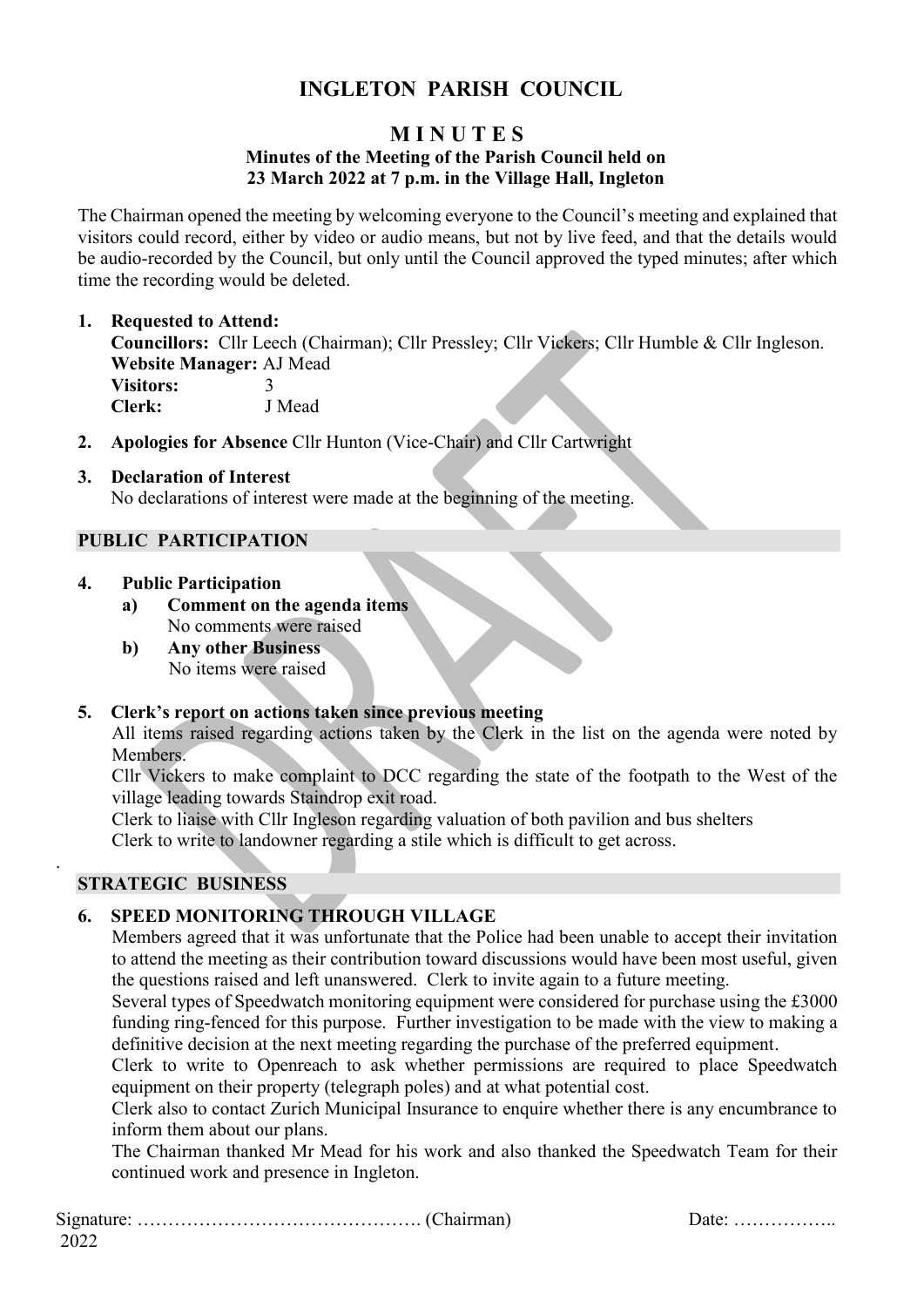#### **7. COMMUNITY EMERGENCY PLAN**

The Clerk reported that the formation of our village Community Emergency Plan; something Durham County Council had initiated for all communities to develop; was progressing very well. The Clerk showed a redacted copy of the plan to Members and visitors and explained that she would, in coming weeks, be inviting members of the community to be key members of the response team. Members thanked the Clerk for the time she had taken in developing this document and agreed that four extra hours of pay should be included in her next salary to reflect the extra work done. DCC representative to be invited back to the July meeting and after that we will potentially be ready for a rehearsal of all services being put in place.

#### **8. POLICIES FOR ADOPTION**

#### **a. COMMUNICATIONS IN PERSON AND BY POST**

Subject to changes noted in the meeting, the Members agreed to adopt the Policy for Communications in Person and by Post.

Proposed by: Cllr Leech Seconded; Cllr Pressley Vote: Unanimously agreed

#### **b. COMMEMORATIVE ASSETS**

Subject to changes noted in the meeting, the Members agreed to adopt the Policy for Commemorative Assets.

Proposed by: Cllr Leech Seconded; Cllr Paul Humble Vote: Unanimously agreed

#### **9. BENCHES FOR BUS SHELTER AND CHRISTMAS LIGHTING**

The Clerk provided samples of the posters and leaflets to be distributed to immediate neighbours of the Black Horse bus shelter, explaining the plans for making an area available for the recycling and sale of books, DVDs and CDs. It was agreed that the site would not hold anything other than these items and that, if the project did not meet the requirements of being kept tidy, and became a problem to neighbours, then everything would be removed and the bus shelter returned to its former state. Clerk to source a secure money box for payments to be collected.

The council, as a working group, will paint the bus shelter with £60 to be made available for the costs. Work also to be carried out to both allow easy and safe egress for birds to access their nests each year and to protect the items for sale below. Cllr Vickers has kindly offered furniture she owns for people to sit upon in lieu of bus shelter benches.

#### **10. NORTH EAST AMBULANCE SERVICE – DEFIBRILLATOR TRAINING AND SITING OF DEFIBRILLATOR IN VILLAGE**

The Clerk is to contact the North East Ambulance Service to request a date, preferably on a Thursday when the Village Hall is generally available, for training in the use of a Defibrillator. Discussions ensued on the use of 'Annies' which are dummy models of people designed to allow practice in CPR but without the actual defibrillator being used in order to reserve its use for official training.

The Parish Council and IDCA are to liaise in order to agree a new and permanent site for the defibrillator.

A letter of thanks is to be sent to Cllr and Mrs Cartwright to thank them both for arranging for and allowing the temporary siting of the defibrillator on their property.

|--|--|

Signature: ………………………………………. (Chairman) Date: ……………..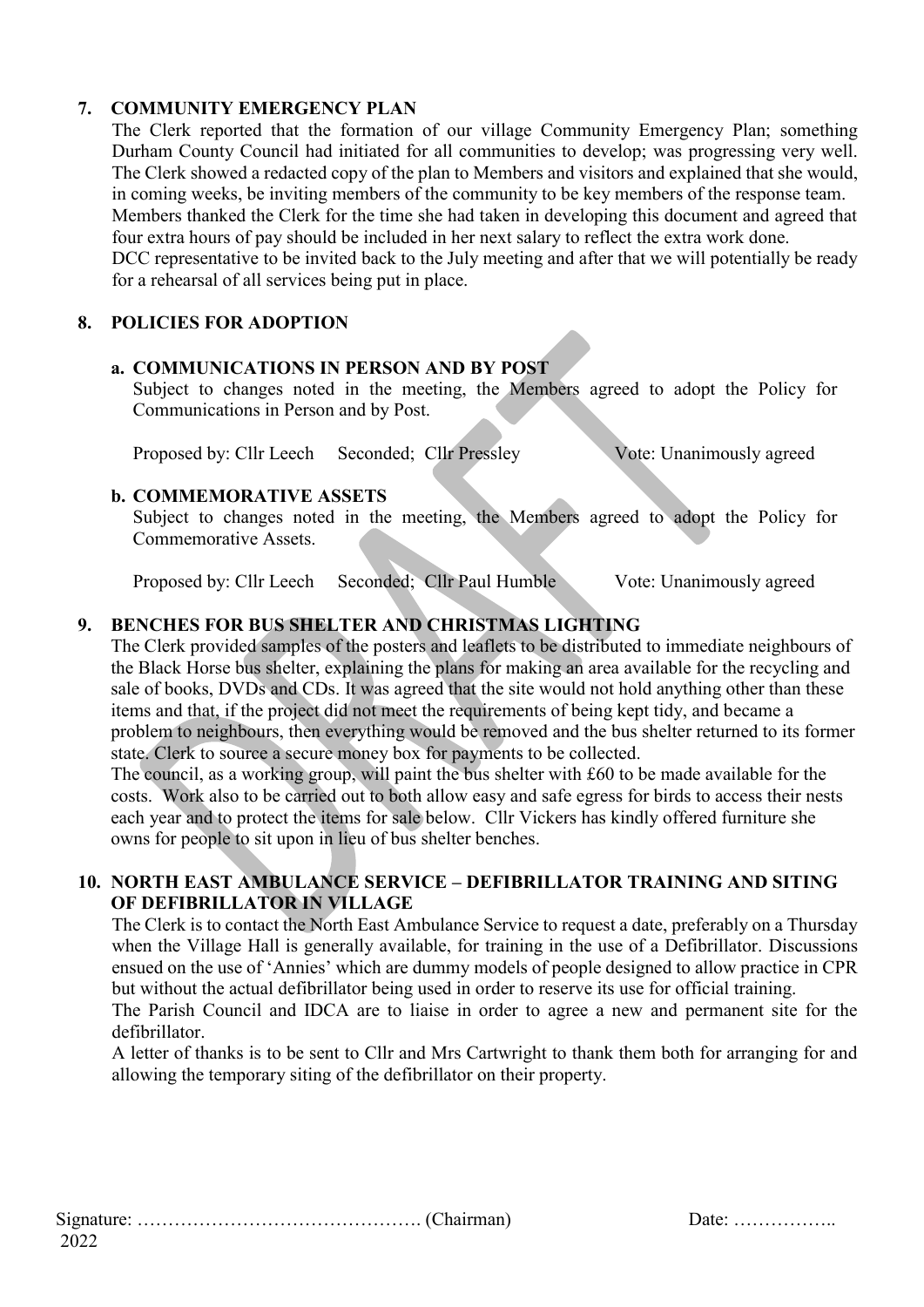#### **11. QUEEN ELIZABETH II PLATINUM JUBILEE CELEBRATIONS**

A letter from a resident suggesting a 'sweep the pavement' exercise to get the village tidy for the celebrations was read out and the Council readily admitted it had no objection to it happening and would be willing to take part.

Cllr Ingleson gave details of what arrangements were already in place for the Jubilee event over the holiday weekend. Consideration is still being given to where car parking is to be made available. An 'event' insurance cover is being arranged to cover the organisers and participant during the celebrations. £400 to be made available for the purchase of commemorative mugs, some to be given as gifts to the children of the village and others to be sold to raise funds and circa £18 for the purchse of a commemorative rose to be planted in the corner of Jubilee Field.

#### **12. MINUTES OF MEETINGS IN 2014 AND 2015**

The Clerk is to add a report to the Minutes of both the AGM and Annual Meetings from 2014 and 2015 to state that it was noted at a meeting held on 23 March 2022 that the dates showing on these documents are incorrect and that the Minutes of the AGM 2014 have not been filed either on paper or electronically.

#### **13. MINUTES OF PREVIOUS MEETING**

The minutes of the previous meeting held on 26 January 2022 were proposed for acceptance as a true and accurate record.

Proposed by: Cllr Leech Seconded; Cllr Pressley Vote: Unanimously agreed

#### **14. IPC FINANCES**

The Meeting heard that the Clerk's salary had been ratified to be in alignment with standard remuneration as regulated by the National Association of Local Councils.

The Statement of Accounts were proposed as a true and accurate record by Cllr Leech. 2<sup>nd</sup>: Cllr Pressley. Vote: Unanimously agreed

#### **ROUTINE BUSINESS**

## **15. PAVILION AND FIELD WORKING GROUP (PFWG)**

Cllr Leech to repair tarmac area underneath children's swings and enquiries to be made for the wooden fencing near the gents' toilet to be reinstated. It was noted that any other equipment such as goal nets will be replaced if deemed necessary.

The Council is to advertise the availability of pavilion for use. There is a table tennis table in the building and, although the Parish Council is not running a Youth Club it would be good to see the building being used as long as all legal requirements are upheld.

Letter of thanks to be sent to Mr Norman Davies for arboreal work to trees near the playground. Clerk to again seek arboreal services for tree on the north border of the field.

#### **16. PLANNING APPLICATIONS**

No planning applications to note at this time.

#### **LOCAL MAINTENANCE / VILLAGE ISSUES**

#### **17. Any Other Business**

A resident sent details of an article in the Teesdale Mercury concerning another local village considering the planting of wild flowers in hedgerows and the problems this had caused in other areas of the county. Members noted the information and confirmed that there were no such plans for planting wild flowers in Ingleton.

Signature: ………………………………………. (Chairman) Date: ……………..